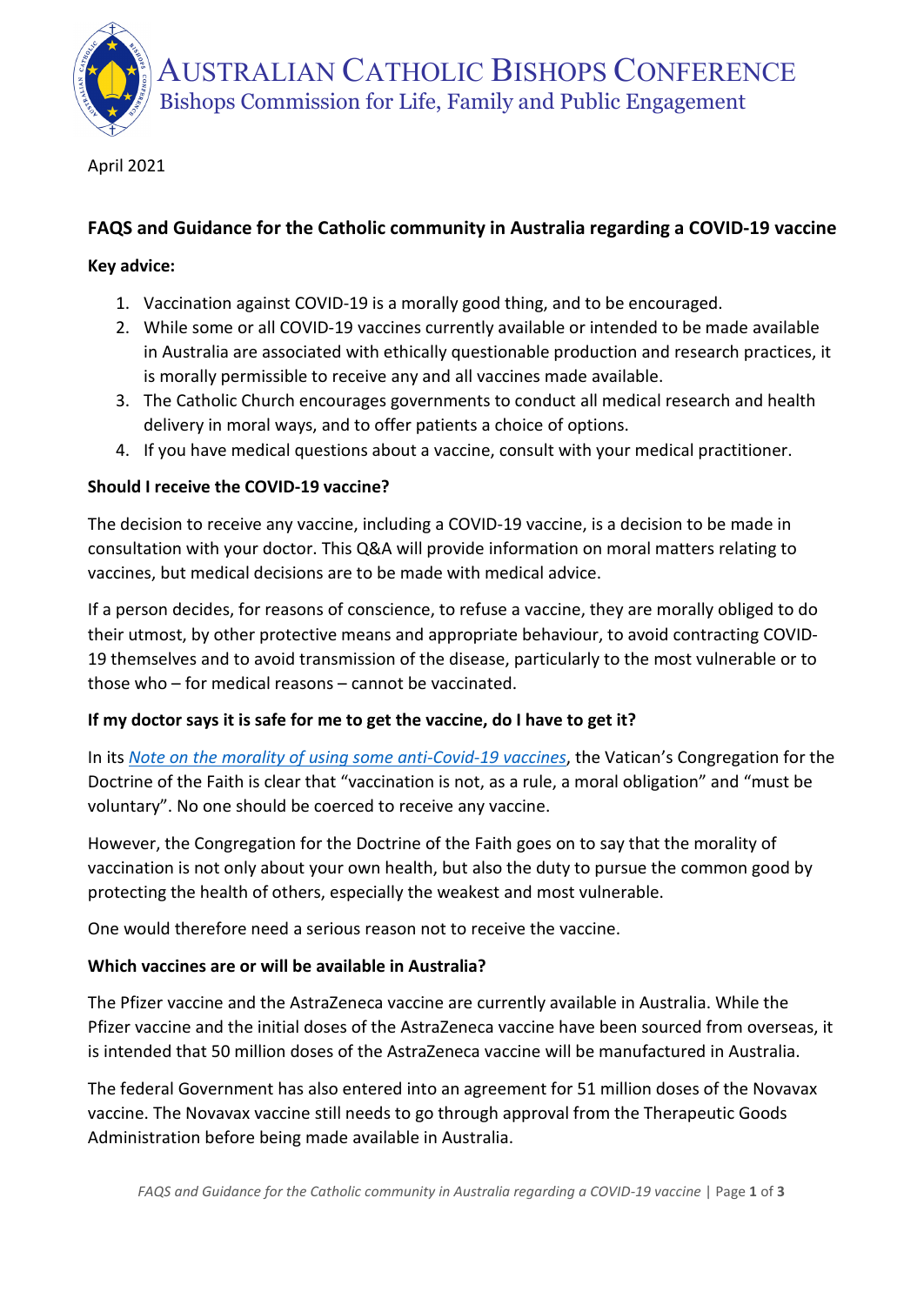Information about available vaccines is updated and accessible from the Australian Government Department of Health: <https://www.health.gov.au/initiatives-and-programs/covid-19-vaccines>

### **What are the ethical issues surrounding the vaccines that will be available in Australia?**

The HEK-293 cell line was used in the development, production and testing of the **AstraZeneca** vaccine. The HEK-293 cell line was used to test the efficacy of the **Pfizer** and **Novavax** vaccines, but not in their development or production.

The HEK-293 cell line was derived from the kidney of an aborted baby girl in the 1970s, and cell lines derived from these cells continue to be used in a broad range of scientific research, including in the production and testing of vaccines.

# **Given that all the vaccines available in Australia have some link to the HEK-293 cell line, is it ethical to use any of them?**

Given the very remote connection of the cell line to its origins, a person may receive a vaccine that uses the HEK-293 cell line or any other cell line derived from aborted fetal cells in its production, development or testing. To do so *would not* be to co-operate in any abortion occurring in the past, nor would it be co-operating in further abortions occurring in the future, and so it can be received with a clear conscience.

However, some people may want to distance themselves as far as possible from the death of the child whose cells were taken to cultivate the HEK-293 cell line and from the fetal tissue industry, and wish to discourage the use of this cell line in future research and production, so would prefer to choose a vaccine that has as minimal a link as possible to this abortion.

# **Most Australians will probably have no choice as to which vaccine is made available to them. What does that mean for my responsibility to choose an ethically-sourced vaccine if one is available?**

If it is possible for people to have a choice, then they *should* be given one, and we urge the Government to respect the consciences of Australians and allow them to make a choice in the vaccine they receive.

Where Australians *are* given a choice, the Congregation for the Doctrine of the Faith has said we should choose the least morally compromised vaccine. This would mean preferring the Pfizer or Novavax vaccine over the AstraZeneca vaccine.

Where Australians are given no choice, the Congregation for the Doctrine of the Faith has made it [clear](https://www.vatican.va/roman_curia/congregations/cfaith/documents/rc_con_cfaith_doc_20081208_dignitas-personae_en.html) that "it is morally acceptable to receive COVID-19 vaccines that have used cell lines from aborted fetuses in their research and production process."

Therefore, if you are only offered one option, you may receive whichever vaccine you are offered, including the AstraZeneca one, with a clear conscience.